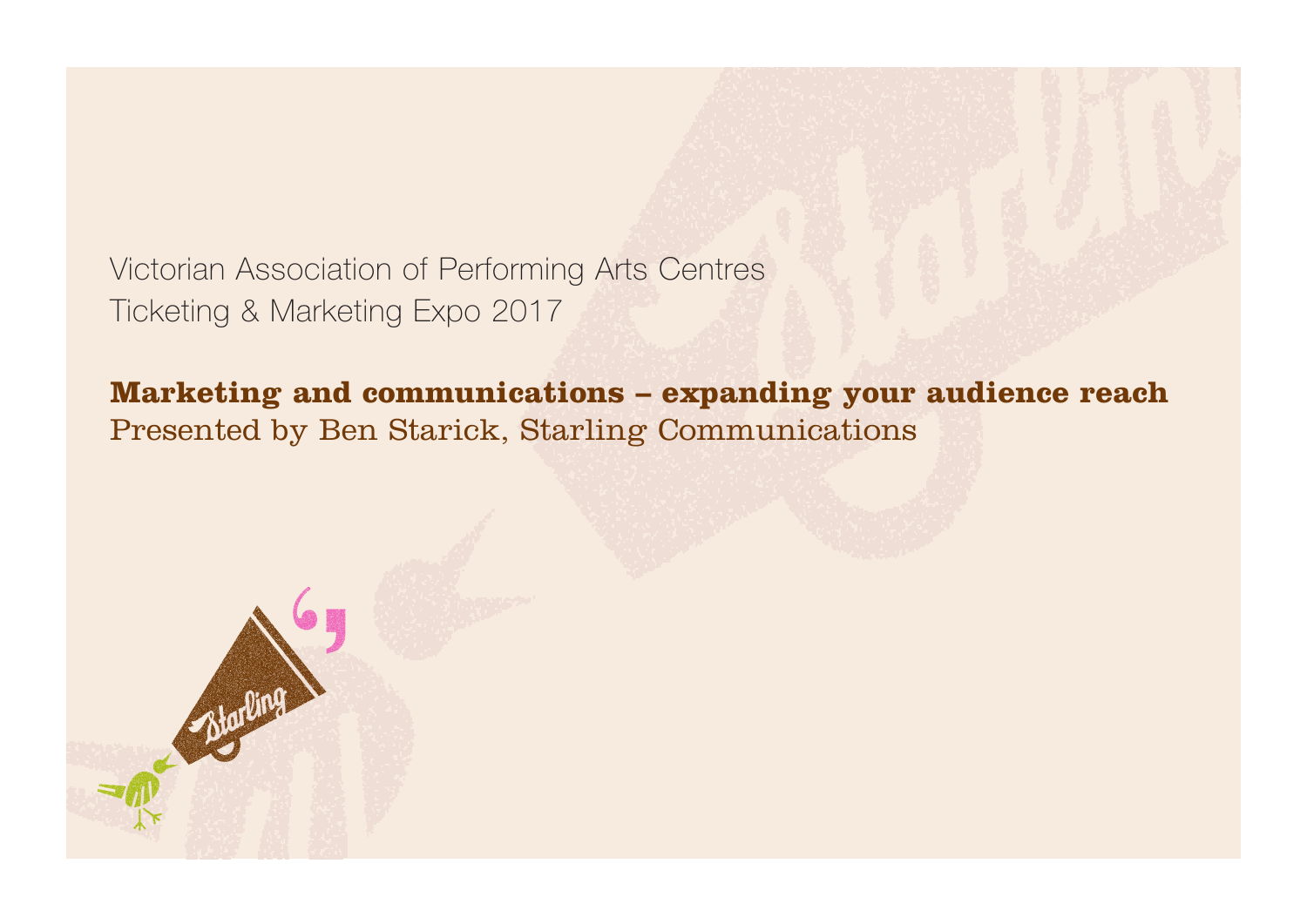## **Starling Communications**

## **Services**

- > Marketing and communications
- > Publicity and media relations
- > Event management and project management

## **Clients**

- > Federal, state and local government departments and agencies
- > Festivals
- > Major performing arts organisations
- > Small to medium arts organisations
- > Independent artists and projects
- > Tertiary education institutions

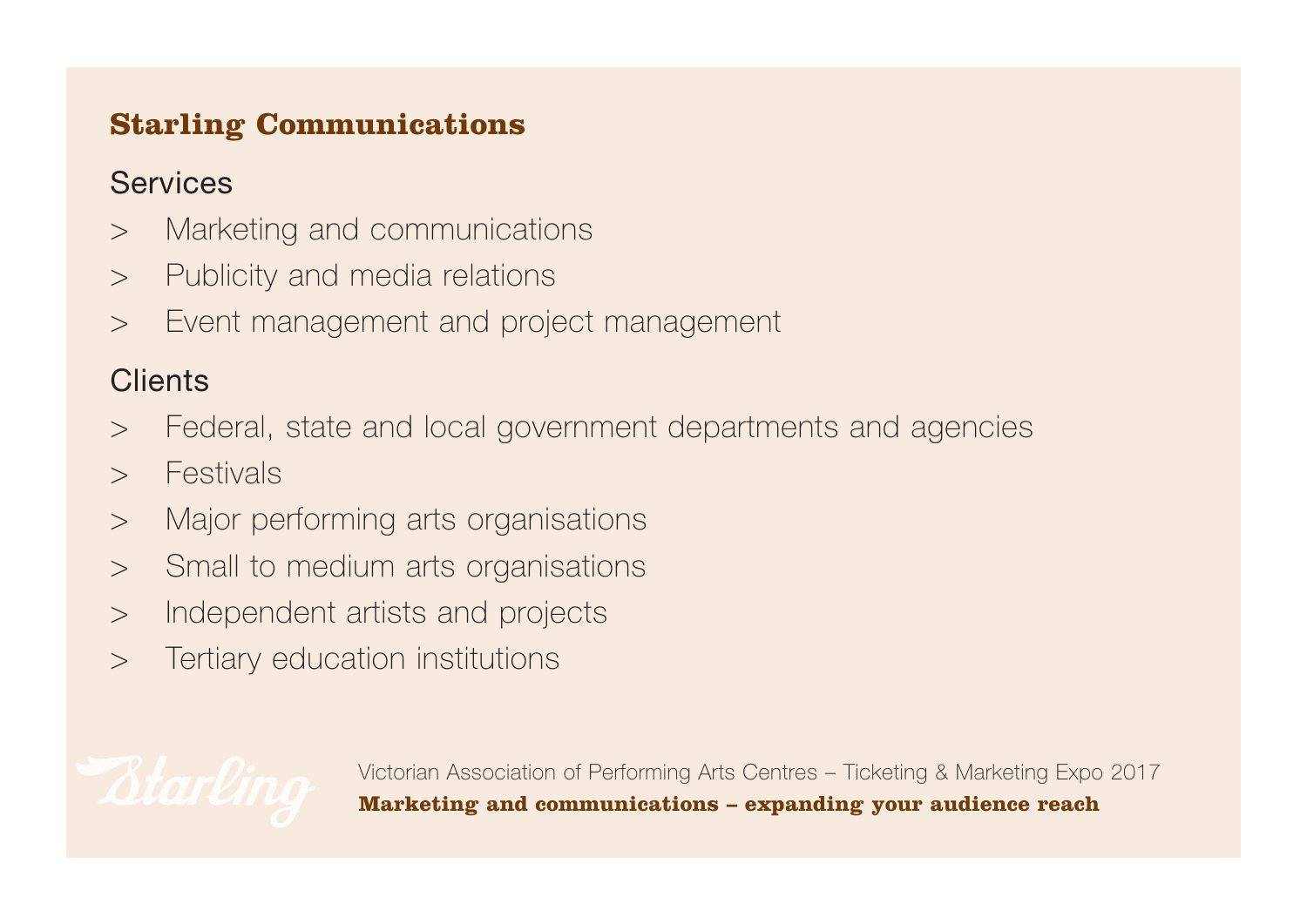## **A reflection about marketing and communications**

Client request – *We want to do more with less.* My response – *That's impossible. Just do less.* 

# **Tips**

- > Keep it simple.
- > Just do it and do it well.
- > Plan and budget realistically.
- > Try not to speculate and overanalyse too much.
- > Keep messaging clear, concise and reduce over saturation.
- > Be conscious of activities, deliverables and potential team burn out.

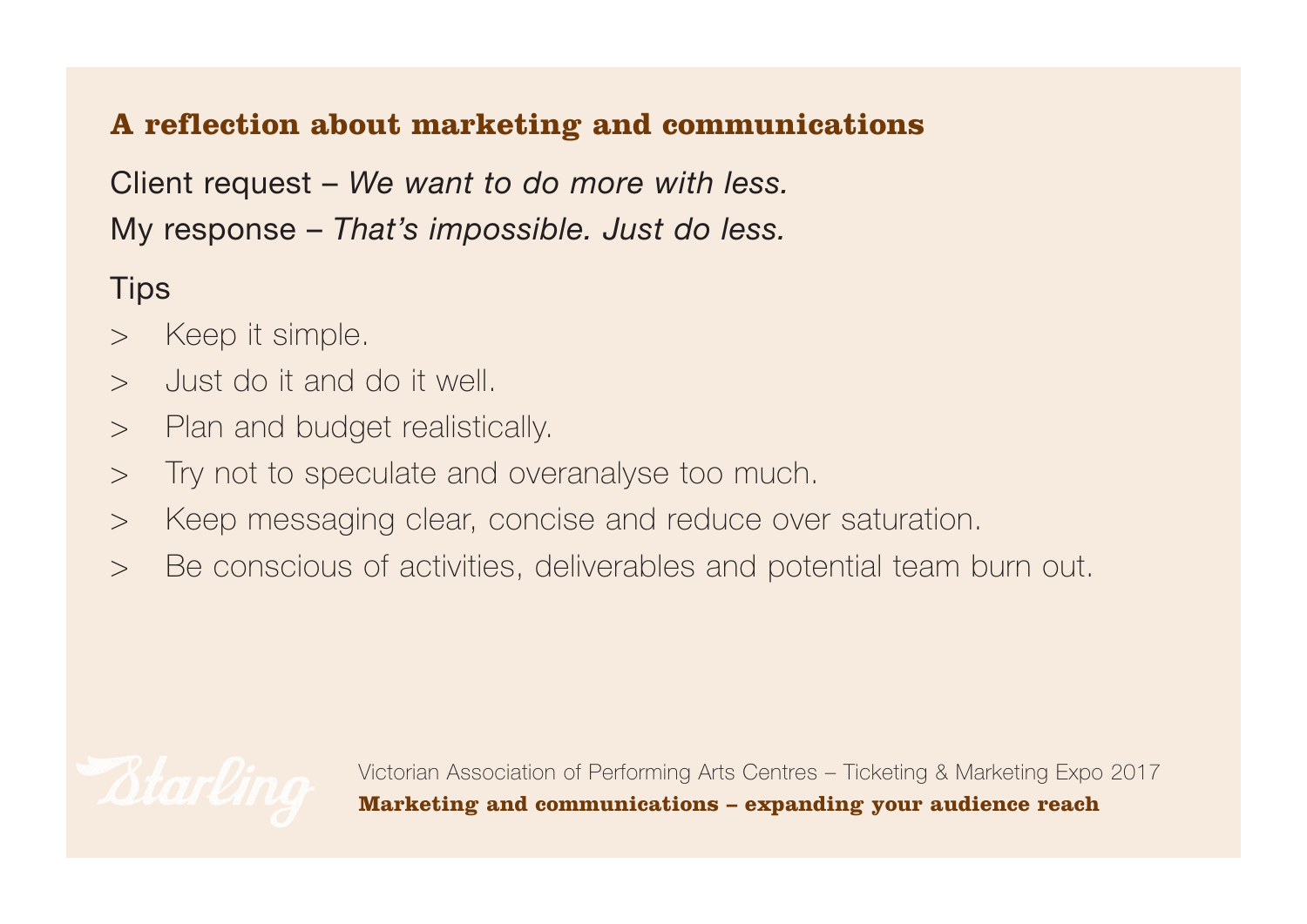#### **Marketing and communications**

- > Integrated amongst most areas of the organisation.
- > Plans are influenced by organisational strategies and programming.
- > Box office contributes to accessing audience data for analysis and review.
- > Realistic timelines and budgets must be considered for all activities.

# Marketing and communications plan

- > Goals and objectives
- > Stakeholder segments
- > Tools
- > Activities
- > Timelines
- > Budgets

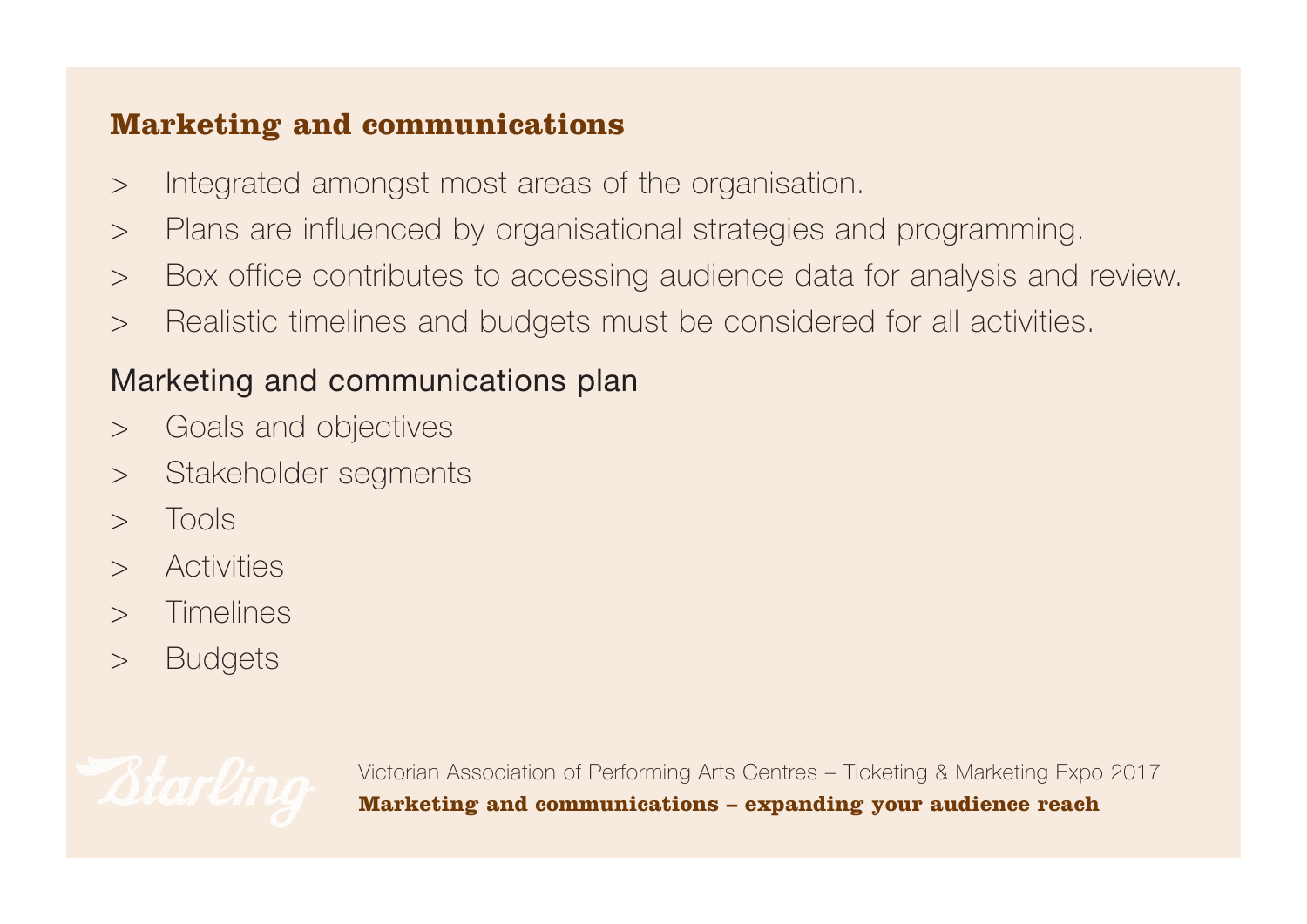## **Australia Council for the Arts – Connecting Australians**  June 2017

# Findings

- > 98% of the Australian population believes that arts play a role in their lives.
- > 72% of Australians attend live events, including:
	- 53% attending dance and theatre
	- 45% attending festivals
	- 54% attending music
	- 35% attending First Nations events
- > Engaging with arts online:
	- 81% of Australians overall *(2009: 49% and 2013: 73%)*
	- 97% of Australians aged between 15 and 24
	- 90% First Nations people and CALD backgrounds
- > The arts play an increasingly powerful role in promoting social cohesion.